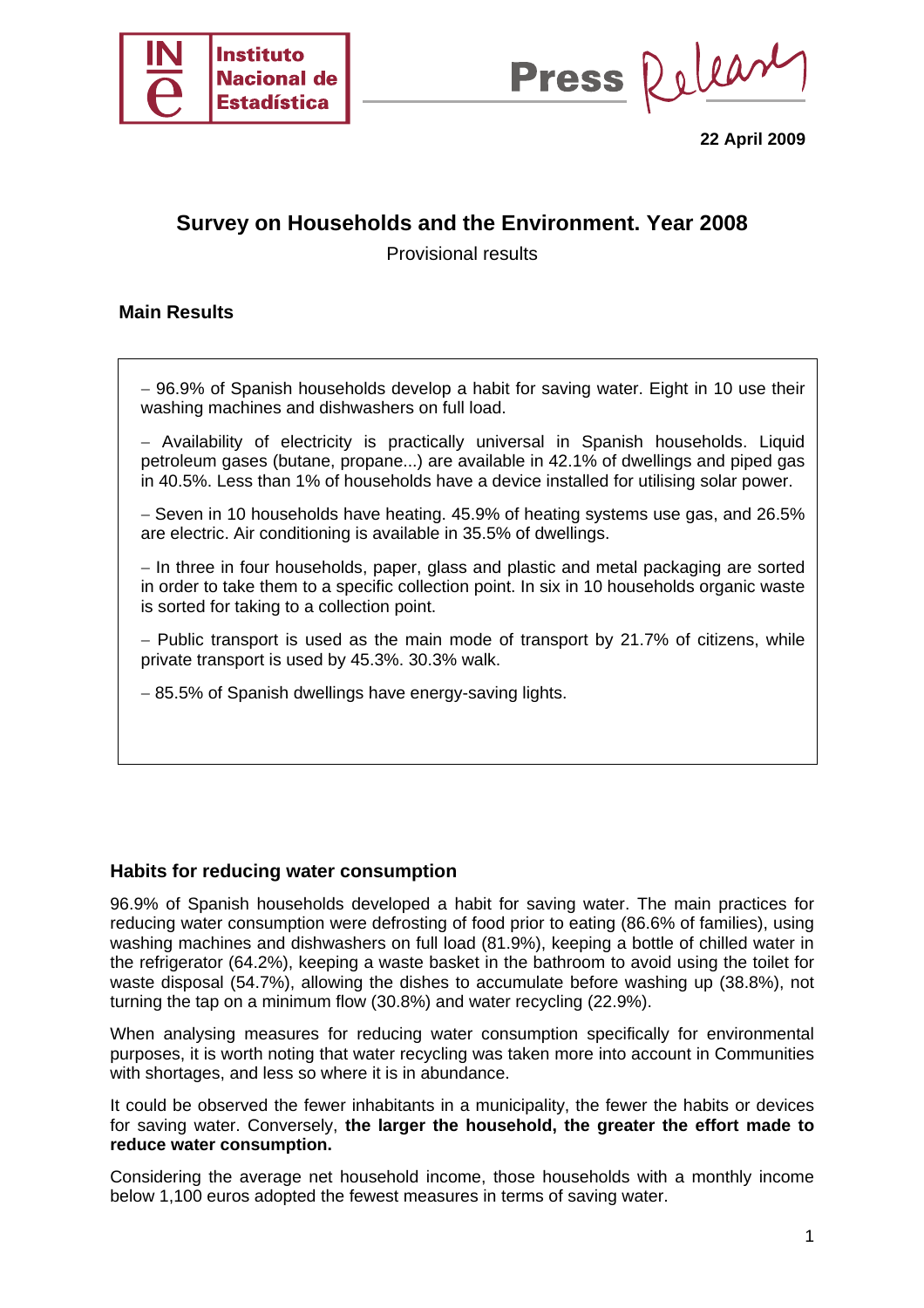# **Percentage of dwellings whose residents have developed measures for the environmental purpose of reducing the consumption of water**

Year 2008

|                              | Recycle | Fill the     | Run the             | Turn the tap |
|------------------------------|---------|--------------|---------------------|--------------|
|                              | water   | kitchen sink | dishwasher          | on minimum   |
|                              |         |              | /washing machi flow |              |
|                              |         |              | on full load        |              |
| <b>TOTAL</b>                 | 22.9    | 38.8         | 81.9                | 30.8         |
| Andalucía                    | 31.5    | 31.8         | 78.5                | 24.5         |
| Aragón                       | 21.9    | 34.3         | 88.0                | 29.8         |
| Asturias (Principado de)     | 3.8     | 33.0         | 70.8                | 27.3         |
| Balears (Illes)              | 20.7    | 74.0         | 89.5                | 30.6         |
| Canarias                     | 27.0    | 19.9         | 69.4                | 63.1         |
| Cantabria                    | 12.3    | 25.7         | 89.4                | 27.2         |
| Castilla y León              | 15.0    | 41.8         | 83.9                | 21.0         |
| Castilla-La Mancha           | 16.7    | 50.2         | 85.9                | 27.8         |
| Cataluña                     | 28.1    | 52.9         | 82.6                | 30.3         |
| Comunitat Valenciana         | 20.1    | 38.1         | 91.6                | 21.3         |
| Extremadura                  | 17.5    | 49.7         | 87.6                | 15.9         |
| Galicia                      | 10.5    | 34.3         | 77.9                | 26.7         |
| Madrid (Comunidad de)        | 27.8    | 33.1         | 79.1                | 50.7         |
| Murcia (Región de)           | 27.6    | 24.6         | 80.7                | 27.5         |
| Navarra (Comunidad Foral de) | 12.4    | 36.9         | 74.6                | 21.6         |
| País Vasco                   | 13.3    | 37.5         | 82.6                | 28.4         |
| Rioja (La)                   | 14.8    | 37.9         | 87.5                | 20.7         |
| Ceuta and Melilla            | 6.6     | 34.2         | 79.5                | 24.1         |

## **Sources of energy**

The main sources of energy used in Spanish households were electricity, the availability of which was practically universal, liquid petroleum gases (butane, propane,..), available in 42.1% of dwellings, piped gas (40.5%) and liquid fuels such as diesel (12.5%). Other lesserused sources of energy were wood (6.7%) and solar power (0.9%).

The use of liquid petroleum gases was highest in southern Spain and lowest in Comunidad de Madrid and regions along the river Ebro (Cantabria, País Vasco, La Rioja, Comunidad Foral de Navarra, Aragón and Cataluña). In the case of piped gas the opposite was true: its use was highest in Comunidad de Madrid, Cataluña and other Communities, which the Ebro passes through, and lowest in the southern Communities. In Canarias piped gas was not yet available.

The Communities with the highest percentage of use of diesel were Castilla–La Mancha, La Rioja, Castilla y León and Aragón. Wood was of relevance in Galicia, as is solar power in Andalucía.

**The main source of energy in provincial capital and municipalities with more than 100,000 inhabitants was piped gas (56.8%),** while in the remainder of municipalities the gas cylinder took precedence. Alternative sources of energy to gas were only relevant in municipalities with fewer than 10,000 inhabitants.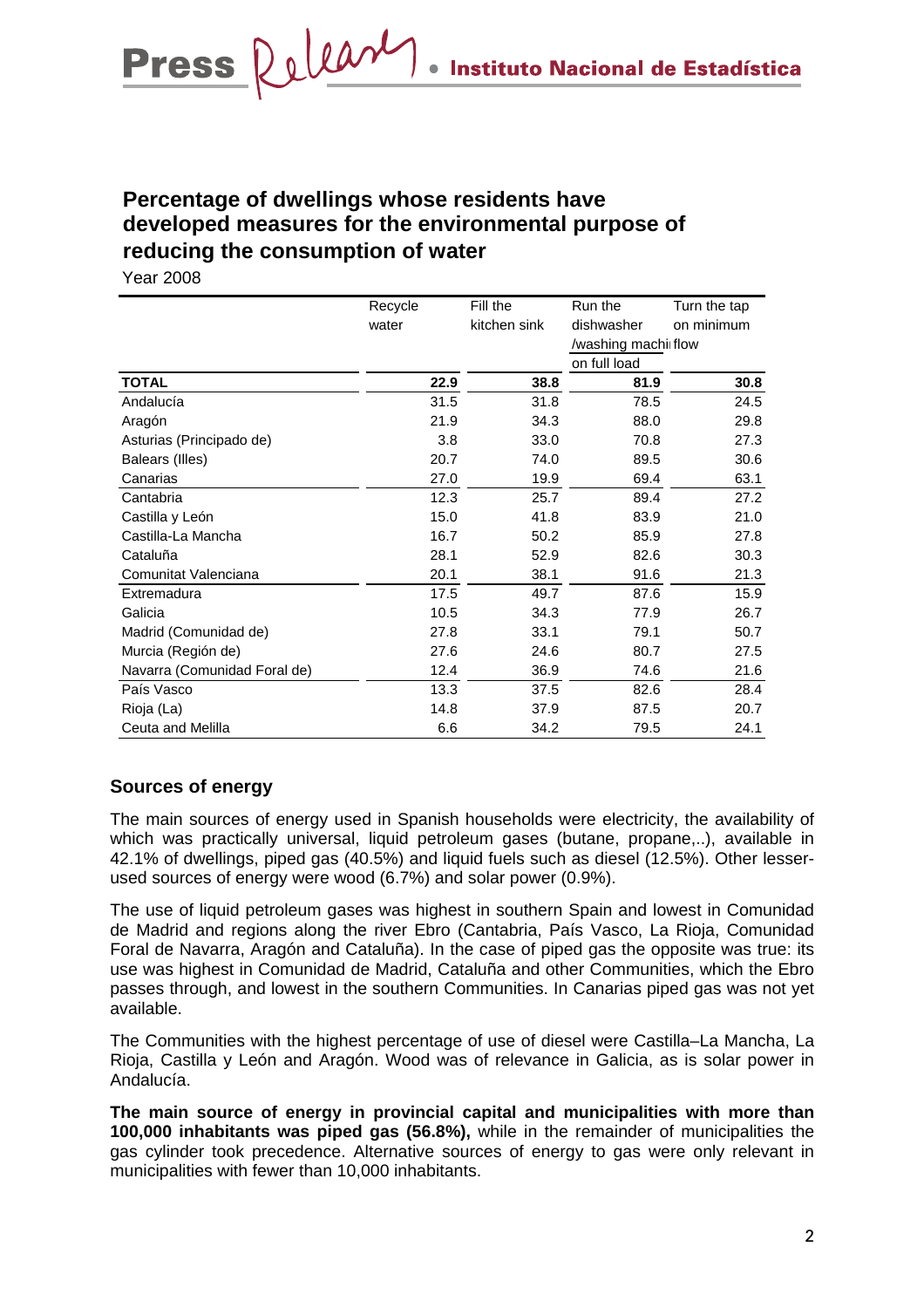In one-person dwellings, gas cylinders were more commonplace than piped gas, and its use was similar in households with more members.

By level of income, it could be observed that the higher the level of income, the greater the percentage of households with piped gas, diesel and solar power.

# **Percentage of dwellings, by type of energy used (except electrical energy) and Autonomous Community**

Release

Year 2008

**Press** 

|                              | Piped gas | Liquid petroleun Wood<br>gases $/$<br>gas cylinder |      | Liquid fuels | Solar power |  |
|------------------------------|-----------|----------------------------------------------------|------|--------------|-------------|--|
| <b>TOTAL</b>                 | 40,5      | 42,1                                               | 6,7  | 12,5         | 0,9         |  |
| Andalucía                    | 11,2      | 77,0                                               | 6,4  | 3,8          | 3,0         |  |
| Aragón                       | 41,5      | 16,7                                               | 7,8  | 34,0         | 0,6         |  |
| Asturias (Principado de)     | 52,4      | 27,5                                               | 2,8  | 13,7         |             |  |
| Balears (Illes)              | 23,7      | 58,5                                               | 12,0 | 4,8          | 1,2         |  |
| Canarias                     |           | 48,8                                               | 0,4  | 0,4          | 1,4         |  |
| Cantabria                    | 56,0      | 23,0                                               | 5,0  | 11,4         |             |  |
| Castilla y León              | 38,8      | 31,4                                               | 12,7 | 34,0         | 0,4         |  |
| Castilla-La Mancha           | 25,1      | 49,8                                               | 7,5  | 39,2         | 0,2         |  |
| Cataluña                     | 72,3      | 20,8                                               | 4,1  | 9,9          | 0,9         |  |
| Comunitat Valenciana         | 27,6      | 56,9                                               | 3,4  | 3,1          | 0,3         |  |
| Extremadura                  | 15,7      | 70,4                                               | 8,4  | 8,1          |             |  |
| Galicia                      | 18,3      | 64,0                                               | 29,1 | 28,2         | 0,5         |  |
| Madrid (Comunidad de)        | 76,7      | 13,3                                               | 2,1  | 10,0         | 0,4         |  |
| Murcia (Región de)           | 18,0      | 65,6                                               | 9,2  | 4,0          | 0,6         |  |
| Navarra (Comunidad Foral de) | 57,7      | 16,4                                               | 9,3  | 29,4         | 0,7         |  |
| País Vasco                   | 59,9      | 14,9                                               | 3,4  | 12,2         | 0,4         |  |
| Rioja (La)                   | 53,2      | 15,8                                               | 8,6  | 34,4         | 0,3         |  |
| Ceuta and Melilla            |           | 94,0                                               | 0,7  |              | 0,3         |  |

## **Heating and air-conditioning**

70.3% of households had heating. Their distribution by Autonomous Community was closely related to the winter temperatures experienced.

Considering the source of energy used for generating heat, **32.3% of Spanish heating systems used gas**, primarily by means of an individual boiler (23.4%) or central heating (6.6%). Gas-powered heating was used most in regions with colder and wetter winters.

On the other hand, el 18.6% of dwellings had an electrical heating system, either with an individual boiler (4.6%) or with radiators and accumulators (14.0%). It is worth highlighting that the use of electricity for generating heat was mainly used along the Mediterranean, where intensive use of energy during prolonged periods of time is not necessary.

Diesel provided heating for 11.7% of Spanish families.

**Air-conditioning was available in 35.5% of households**, the highest incidence being in Communities with hotter summers.

By size of the municipality of residence, it is worth noting that the availability of airconditioning diminished noticeably in municipalities with fewer than 10,000 inhabitants.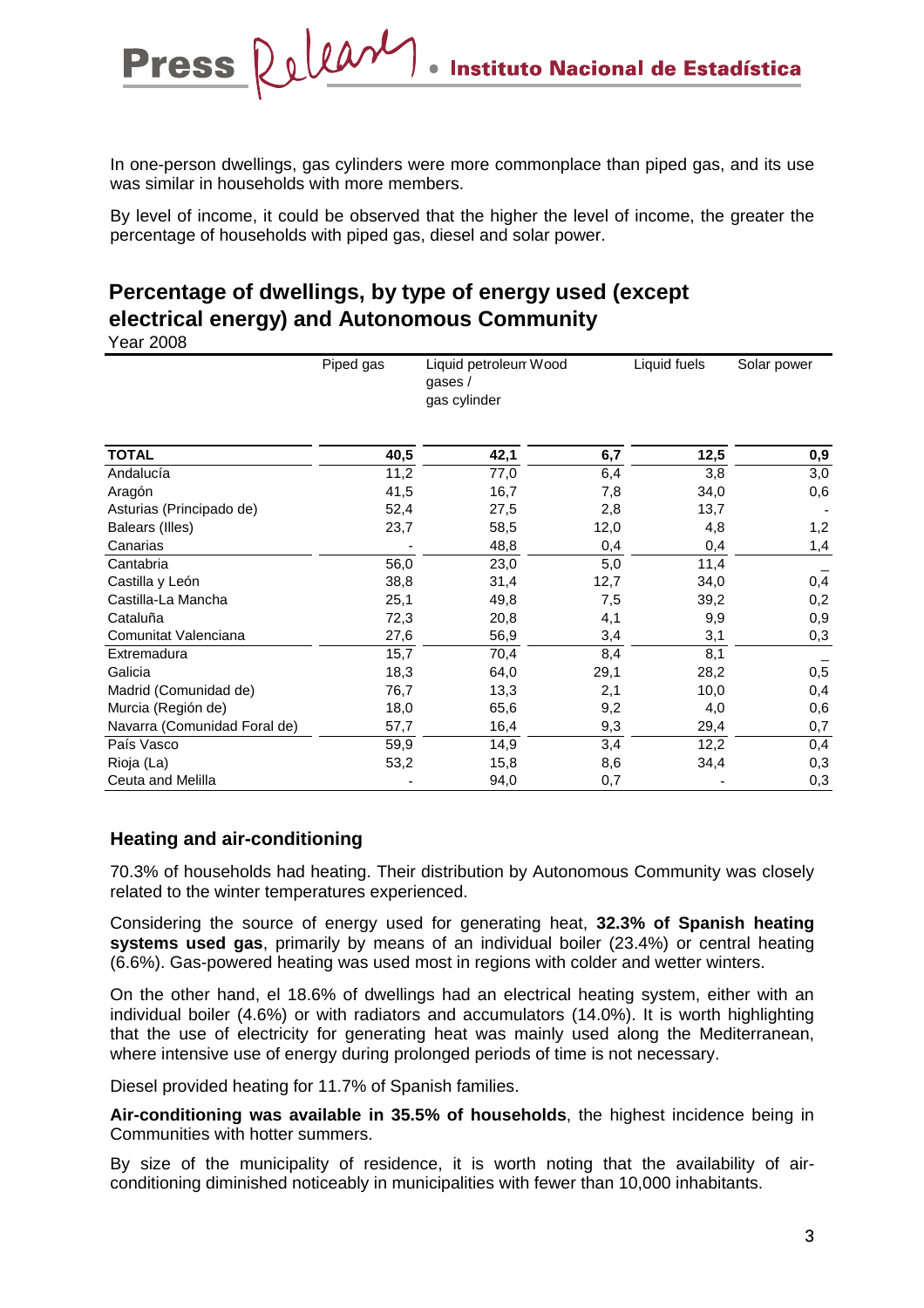# **Average household temperature and thermal insulation Main heating systems used and availability of air conditioning in dwellings, by Autonomous Community (percentage of households that have them)**

Year 2008

|                              | Have heating % | First system  | %    | Second system | %    | Have air<br>conditioning % |
|------------------------------|----------------|---------------|------|---------------|------|----------------------------|
| <b>TOTAL</b>                 | 70.3           | Gas           | 32.3 | Electrical    | 18.6 | 35.5                       |
|                              |                |               |      |               |      |                            |
| Andalucía                    | 43.1           | Electrical    | 23.5 | Heat pump     | 3.8  | 57.4                       |
| Aragón                       | 92.0           | Gas           | 41.8 | <b>Diesel</b> | 32.8 | 37.4                       |
| Asturias (Principado de)     | 84.9           | Gas           | 50.4 | Electrical    | 17.5 | 0.4                        |
| Balears (Illes)              | 88.1           | Electrical    | 46.9 | Gas           | 18.6 | 46.1                       |
| Canarias                     | 2.7            | Electrical    | 1.6  |               |      | 6.3                        |
| Cantabria                    | 76.9           | Gas           | 52.4 | Electrical    | 13.1 | 0.7                        |
| Castilla y León              | 90.8           | Gas           | 39.2 | <b>Diesel</b> | 32.3 | 3.3                        |
| Castilla-La Mancha           | 86.2           | <b>Diesel</b> | 38.3 | Gas           | 27.6 | 36.2                       |
| Cataluña                     | 76.0           | Gas           | 48.3 | Electrical    | 15.4 | 36.1                       |
| Comunitat Valenciana         | 61.1           | Electrical    | 23.9 | Heat pump     | 20.8 | 54.5                       |
| Extremadura                  | 79.7           | Electrical    | 28.3 | Gas           | 23.7 | 58.0                       |
| Galicia                      | 59.9           | Diesel        | 24.6 | Gas           | 17.0 | 1.0                        |
| Madrid (Comunidad de)        | 90.4           | Gas           | 66.4 | Electrical    | 15.6 | 43.5                       |
| Murcia (Región de)           | 87.6           | Electrical    | 40.6 | Heat pump     | 28.1 | 63.9                       |
| Navarra (Comunidad Foral de) | 94.6           | Gas           | 57.2 | <b>Diesel</b> | 28.7 | 11.4                       |
| País Vasco                   | 89.9           | Gas           | 57.2 | Electrical    | 22.0 | 1.7                        |
| Rioja (La)                   | 97.2           | Gas           | 53.2 | <b>Diesel</b> | 33.6 | 13.3                       |
| Ceuta and Melilla            | 20.6           | Heat pump     | 4.6  | Electrical    | 2.3  | 27.6                       |

The average temperature programmed for households with heating was 21.3 degrees Celsius. In the Communities with a sunnier climate in winter, the temperature of the heating was programmed higher, whereas in the rainier Communities, it was programmed lower.

**In the dwellings with air conditioning, the average temperature programmed was 22.3 degrees**. In the Communities that are warmer in summer, the temperature programmed for air conditioning was higher.

The main measures of thermal insulation adopted by Spanish households were the installation of Persian blinds or shutters (94.0% of dwellings), double-glazing for the windows (39.3%), canopies (23.0%), thermal bridge-breaking devices (11.4%) and the mounting of tinted glass or solar protectors (4.1%).

By size of the municipality, more installation of thermal insulation was observed in provincial capitals and municipalities with more than 100,000 inhabitants, and less was observed in those with fewer than 10,000 inhabitants.

By household size, the greater the number of members, the higher the degree of insulation used.

Regarding the level of income, households with fewer than 1,100 euros of net monthly income presented a lower degree of insulation, which increased in line with the level of income.

#### **Selective waste disposal**

Three in four Spanish households sorted paper, glass, and plastic and metal packaging to take them to a specific collection point.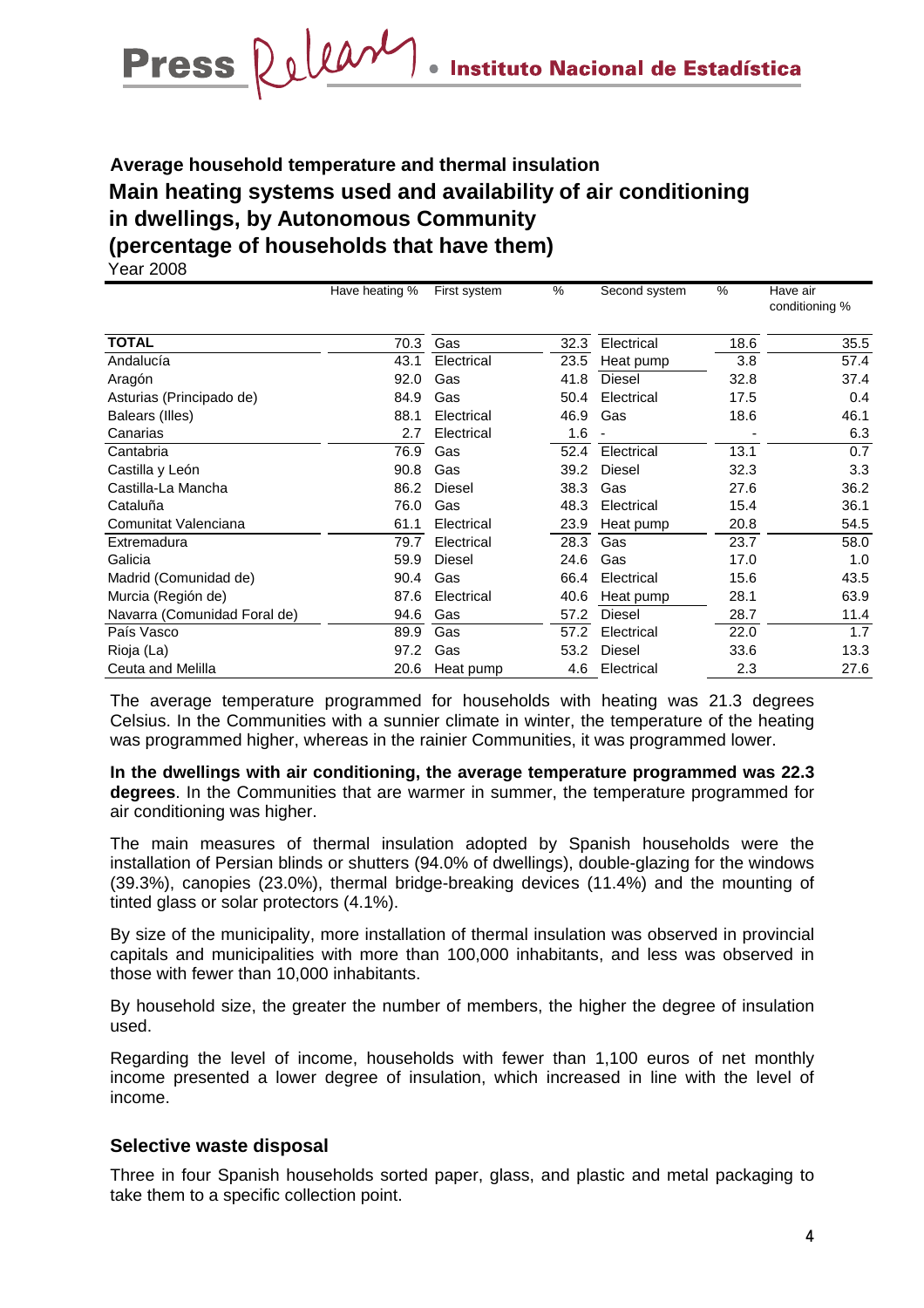In addition to these basic groups of waste, the Survey on Households and the Environment studies the selective disposal at a specific collection point of another 11 groups of waste, these being organic waste (six in 10 households sort them to take them to their collection point), small batteries (72.3% of households sort them and deposit them in appropriate places for recycling or disposal), medicines (69.5%), chemical products (21.1%), electrical appliances, household appliances and computers (65.9%), mobile phones (35.6%), furniture and household furnishings (65.2%), rubble and waste from building sites (43.7%), cooking oils (24.0%), fluorescent lighting (19.9%) and clothing and footwear (56.0%).

Release

**Press** 

As an influence on these percentages and territorial distribution, we found not only the inclination of the households to selective waste disposal, but also the available infrastructure and its proximity to be able to carry it out.

By size of the municipality, provincial capitals and municipalities with more than 100,000 inhabitants showed the most favourable behaviour in the selective sorting of waste.

**The inclination of the household to sort waste was greater in the most numerous dwellings,** and also in households with medium and high income.

# **Percentage of dwellings whose residents take waste to their specific collection point, by some types of waste and Autonomous Community** Year 2008

|                              | Paper and<br>cardboard | Glass | Plastic,<br>metal<br>packaging | Chemical<br>products,<br>paints and<br>cleaning | Medicines | Small<br>batteries | Cooking<br>oils | Fluorescent<br>tubes |
|------------------------------|------------------------|-------|--------------------------------|-------------------------------------------------|-----------|--------------------|-----------------|----------------------|
|                              |                        |       |                                | products                                        |           |                    |                 |                      |
| <b>TOTAL</b>                 | 74,5                   | 75,3  | 71,8                           | 21,1                                            | 69,5      | 72,3               | 24,0            | 19,9                 |
| Andalucía                    | 64,9                   | 65,5  | 65,7                           | 17,9                                            | 66,5      | 61,9               | 18,9            | 10,0                 |
| Aragón                       | 84,6                   | 86,9  | 80,2                           | 10,5                                            | 61,5      | 73,4               | 31,5            | 18,4                 |
| Asturias (Principado de)     | 68,0                   | 65,6  | 63,9                           | 10,6                                            | 59,3      | 66,8               | 12,0            | 17,3                 |
| Balears (Illes)              | 77,2                   | 76,0  | 69,3                           | 21,7                                            | 66,3      | 72,3               | 35,0            | 21,0                 |
| Canarias                     | 52,0                   | 58,9  | 54,0                           | 22,2                                            | 69,6      | 75,9               | 15,1            | 7,4                  |
| Cantabria                    | 76,1                   | 75,5  | 71,5                           | 26,5                                            | 64,7      | 70,8               | 27,7            | 19,7                 |
| Castilla y León              | 74,5                   | 75,4  | 58,1                           | 14,2                                            | 66,6      | 73,2               | 19,6            | 16,6                 |
| Castilla-La Mancha           | 69,9                   | 73,8  | 68,3                           | 12,8                                            | 59,8      | 54,7               | 13,1            | 20,0                 |
| Cataluña                     | 85,6                   | 86,3  | 82,5                           | 31,0                                            | 83,3      | 84,9               | 33,5            | 32,6                 |
| Comunitat Valenciana         | 72,1                   | 72,0  | 68,1                           | 11,6                                            | 66,6      | 66,5               | 13,6            | 21,8                 |
| Extremadura                  | 46,0                   | 47,9  | 51,8                           | 6,3                                             | 61,4      | 55,5               | 12,2            | 2,6                  |
| Galicia                      | 58,6                   | 60,9  | 58,8                           | 12,8                                            | 69,9      | 67,7               | 14,4            | 13,2                 |
| Madrid (Comunidad de)        | 88,0                   | 86,5  | 85,4                           | 31,9                                            | 68,9      | 81,1               | 31,2            | 23,1                 |
| Murcia (Región de)           | 63,0                   | 71,3  | 62,7                           | 16,6                                            | 68,7      | 70,1               | 23,0            | 22,4                 |
| Navarra (Comunidad Foral de) | 87,5                   | 86,1  | 83,3                           | 20,6                                            | 66,7      | 75,6               | 42,9            | 15,5                 |
| País Vasco                   | 92,3                   | 91,6  | 90,2                           | 37,3                                            | 73,5      | 82,3               | 41,3            | 31,4                 |
| Rioja (La)                   | 90,7                   | 90,1  | 89,9                           | 12,7                                            | 68,4      | 80,5               | 38,8            | 20,1                 |
| Ceuta and Melilla            | 31,2                   | 19,8  | 4,8                            | 4,0                                             | 37,6      | 30,6               | 1,7             | 1,7                  |

## **Means of transport used**

Public transport (bus, subway, tram, train, ...) was mainly used by 21.7% of citizens, whereas private transport (car or motorcycle) was used by 45.3%. The remainder walked (30.3%), rode bicycles (1.3%) or did not travel (1.4%).

**In public transport, the most common means was the bus** (it was used by 14.7% of persons). In public transport, the most frequently used means was the car (used by 43.2%).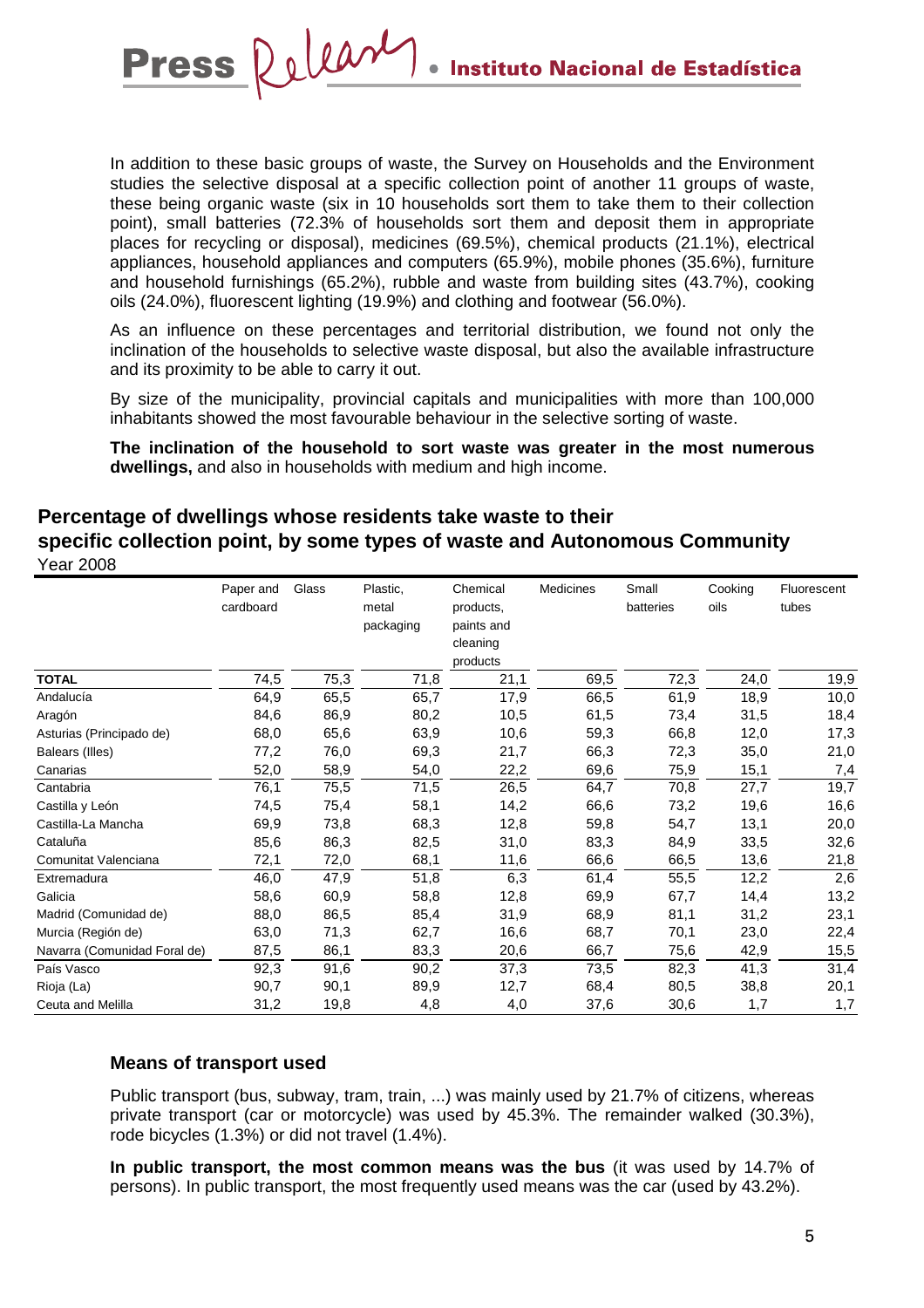By Autonomous Community, worth noting was the greater use of public transport, as compared with the national total, in Comunidad de Madrid, Canarias, Cataluña and País Vasco.

Among the Communities in which public transport was not dominant, we can establish three groups. In the first group, there are the Communities that used both private transport and walking to a greater extent than the national average (Andalucía, Illes Balears, Cantabria, Castilla-La Mancha and Comunidad Foral de Navarra).

In the second group, there are the regions whose percentage of persons who walk was above the average (Aragón, Castilla y León, Comunitat Valenciana, Extremadura, La Rioja and Principado de Asturias).

The third group is comprised of the Communities in which the use of private transport was greater than the national average (Galicia and Región de Murcia).

# **Percentages of use of means of transport**

Release

Year 2008

**Press** 

|                              | Total     | Total     | Walking |
|------------------------------|-----------|-----------|---------|
|                              | public    | private   |         |
|                              | transport | transport |         |
| <b>TOTAL</b>                 | 21.7      | 45.3      | 30.3    |
| Andalucía                    | 12.0      | 47.1      | 38.0    |
| Aragón                       | 17.9      | 38.2      | 41.4    |
| Asturias (Principado de)     | 21.7      | 42.9      | 34.2    |
| Balears (Illes)              | 11.9      | 51.1      | 32.2    |
| Canarias                     | 30.5      | 62.0      | 5.2     |
| Cantabria                    | 17.1      | 47.8      | 33.5    |
| Castilla y León              | 8.6       | 39.5      | 49.1    |
| Castilla-La Mancha           | 5.8       | 46.3      | 45.8    |
| Cataluña                     | 28.4      | 43.5      | 23.5    |
| Comunitat Valenciana         | 12.3      | 42.4      | 42.7    |
| Extremadura                  | 7.1       | 40.6      | 50.1    |
| Galicia                      | 18.8      | 60.0      | 19.3    |
| Madrid (Comunidad de)        | 49.8      | 37.3      | 11.7    |
| Murcia (Región de)           | 10.8      | 57.4      | 29.1    |
| Navarra (Comunidad Foral de) | 20.3      | 46.3      | 30.7    |
| País Vasco                   | 28.0      | 41.2      | 29.7    |
| Rioja (La)                   | 9.1       | 40.1      | 47.9    |
| Ceuta and Melilla            | 13.3      | 51.5      | 34.0    |

By type of municipality, as compared with the national average, public transport predominated in provincial capitals and cities with more than 100,000 inhabitants. In the rest of the municipalities, private transport and walking prevailed.

The use of public transport or walking was greater in households with the lowest income, whereas private transport was used the most in households with higher income.

#### By sex, **women tended to travel more than average by public transport or walking, and men tended to travel more by public transport**.

By age group, the behaviour of the youngest persons (under 25 years of age) and the oldest (65 years and over) was similar, given that both groups used public transport more. Among middle-aged persons, private transport was used the most. Worth noting is that walking increased with the age of the person.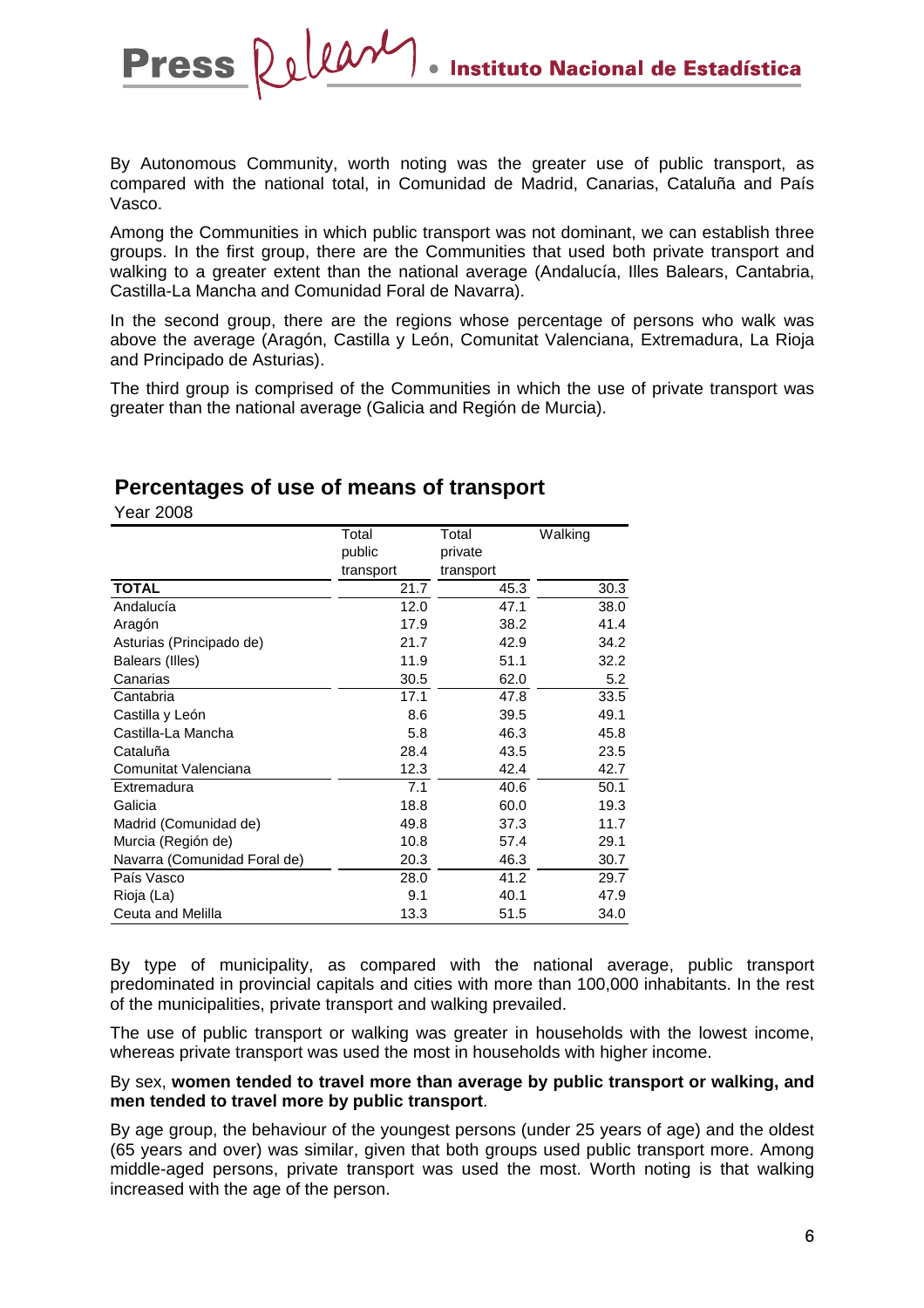By level of studies completed, travelling by private transport increased along with the level of studies, while walking was preferred by persons with a lower level of studies.

The use of private transport on the part of employed persons was not related to their occupation or to the main activity of the company in which they worked, with the exception of domestic staff, who used public transport more.

#### **Availability of a vehicle for personal use**

Press Release

Three in four Spanish households had a vehicle available for their personal use. **The average number of vehicles, over the total households with a vehicle, was 1.6.** 

42.2% of households had a single vehicle, while 7.4% had three or more. Given this distribution, the pool of Spanish vehicles for personal use was more than 19 million cars, vans or motorcycles.

By Autonomous Community, these islands had the highest percentage of dwellings with a vehicle, while Comunidad de Madrid and Cataluña (where public transport was used the most) were at the other extreme.

The higher the number of members of a household, the higher the average number of available vehicles.

By average net monthly household income, we observed a direct relationship between the level of income and the availability of vehicles for private use, as well as with the average number thereof.

## **Energy-saving lights**

85.5% of Spanish dwellings had energy-saving lights. 66.1% of them had at least one fluorescent tube or light, and 67.1% had at least one energy-saving light bulb (including halogen bulbs).

The lowest percentage of energy-saving light bulbs was observed in municipalities with fewer than 10,000 inhabitants, in dwellings occupied by one or two persons and in households with the lowest income.

For further information see **INEbase-www.ine.es** All press releases at: **www.ine.es/prensa/prensa.htm Press office:** Telephone numbers: 91 583 93 63 / 94 08 – Fax: 91 583 90 87 - **gprensa@ine.es Information Area:** Telephone: 91 583 91 00 – Fax: 91 583 91 58 **– www.ine.es/infoine**